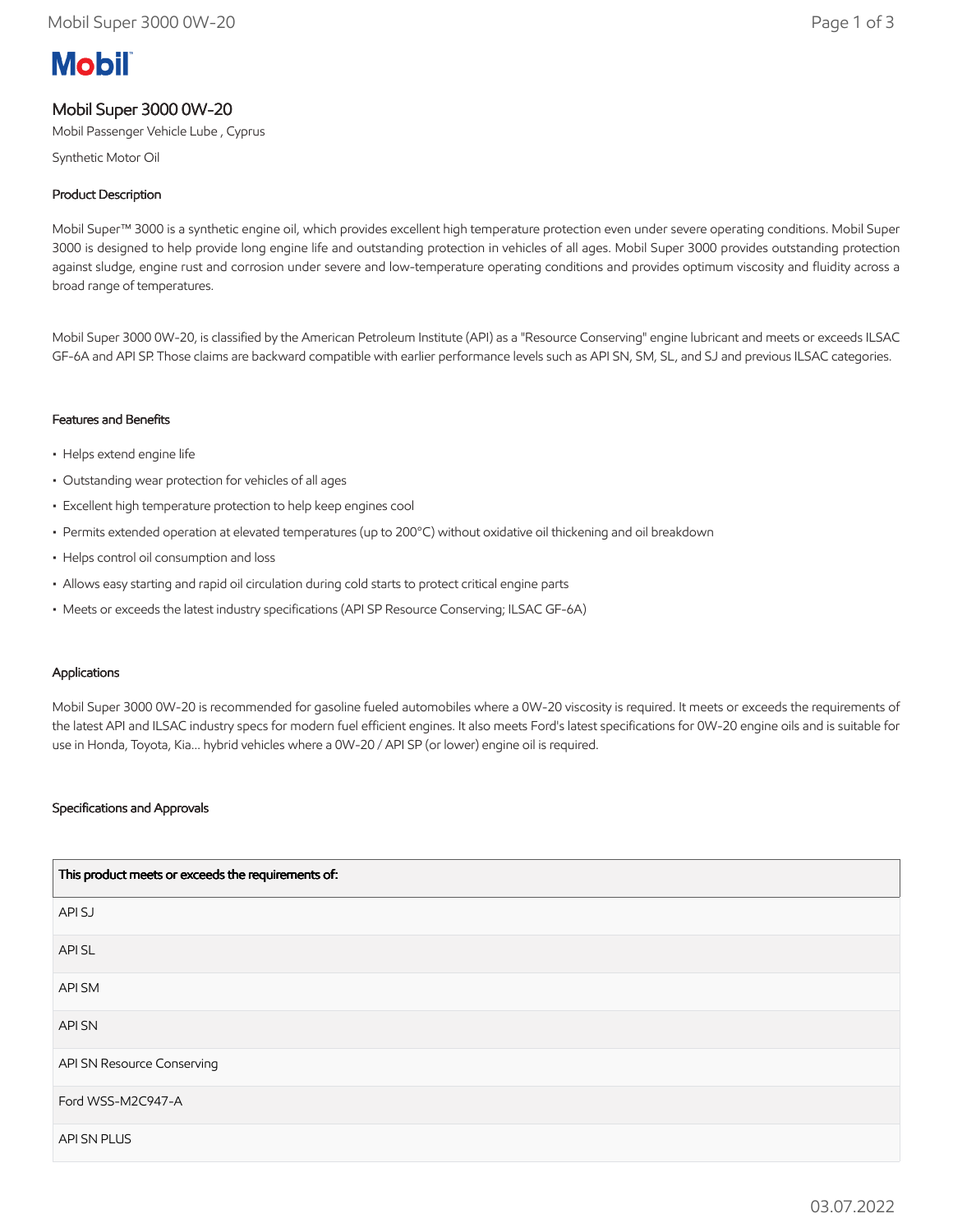$\vert$  This product meets or exceeds the requirements of:

| This product meets or exceeds the requirements of. |
|----------------------------------------------------|
| API SN PLUS RESOURCE CONSERVING                    |
| API SP                                             |
| API SP Resource Conserving                         |
| <b>ILSAC GF-6A</b>                                 |
| Ford WSS-M2C947-B1                                 |
| FORD WSS-M2C962-A1                                 |

#### Properties and Specifications

| Property                                      |                  |
|-----------------------------------------------|------------------|
| Grade                                         | <b>SAE 0W-20</b> |
| Density @ 15.6 C, g/ml, ASTM D4052            | 0.847            |
| Flash Point, Cleveland Open Cup, °C, ASTM D92 | 220              |
| Kinematic Viscosity @ 100 C, mm2/s, ASTM D445 | 8.5              |
| Kinematic Viscosity @ 40 C, mm2/s, ASTM D445  | 44.9             |
| Pour Point, °C, ASTM D97                      | $-42$            |
| Viscosity Index, ASTM D2270                   | 170              |

#### Health and safety

Health and Safety recommendations for this product can be found on the Material Safety Data Sheet (MSDS) @ [http://www.msds.exxonmobil.com/psims](http://www.msds.exxonmobil.com/psims/psims.aspx) /psims.aspx

All trademarks used herein are trademarks or registered trademarks of Exxon Mobil Corporation or one of its subsidiaries unless indicated otherwise.

01-2022

.

Typical Properties are typical of those obtained with normal production tolerance and do not constitute a specification. Variations that do not affect product performance are to be expected during normal manufacture and at different blending locations. The information contained herein is subject to change without notice. All products may not be available locally. For more information, contact your local ExxonMobil contact or visit [www.exxonmobil.com](http://www.exxonmobil.com/)

ExxonMobil is comprised of numerous affiliates and subsidiaries, many with names that include Esso, Mobil, or ExxonMobil. Nothing in this document is intended to override or supersede the corporate separateness of local entities. Responsibility for local action and accountability remains with the local ExxonMobil-affiliate entities.